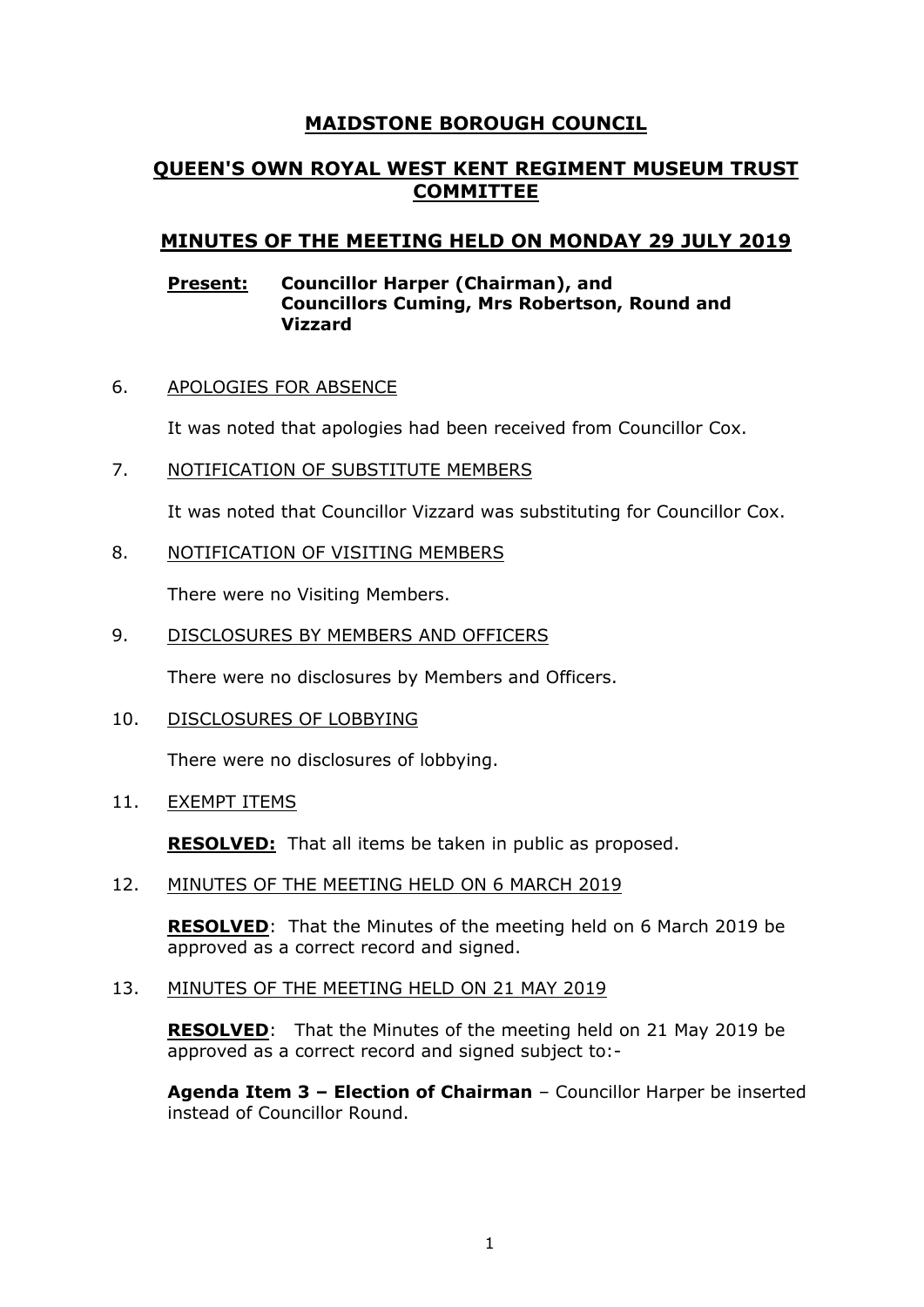## 14. PRESENTATION OF PETITIONS

There were no petitions.

## 15. QUESTIONS AND ANSWER SESSION FOR MEMBERS OF THE PUBLIC

There were no questions from members of the public.

## 16. ACCOUNTS 2018/19

The Senior Finance Manager (Client) presented a report which set out the financial position of the Trust as at  $31<sup>st</sup>$  March 2019 and also provided an update on the performance of the investments.

The Committee noted that:-

- The Trust's overall assets were £22,874
- The value of the Trust's investment was £22,821
- The Service Level Agreement would not now be drawn up in view of the Committee's decision to dissolve the collection

In response to questions from Members, the Senior Finance Manager advised that the difference between the income from voluntary sources during the last 2 years had been due to a significant one-off donation received last year.

The Committee gave a vote of thanks to the Senior Finance Manager and his officers for all their hard work over the years managing the accounts of the Trust.

## **RESOLVED**: That

- 1) The accounts for the year ending  $31<sup>st</sup>$  March 2019 be approved.
- 2) The annual update on investment performance be noted.

Voting: For: unanimous

## 17. FUTURE GOVERNANCE OF THE QUEENS OWN ROYAL WEST KENT REGIMENT TRUST

The Museum Director presented a report on the future governance arrangements of the Queen's Own Royal West Kent Regiment Trust.

The Committee were reminded that at its meeting on 6th March 2019 a decision had been made in principle to dissolve the collection and donate it to the Maidstone Museum and had asked that officers drew up a clear set of reasons for the dissolution of the charity that could be submitted to the Charity Commission.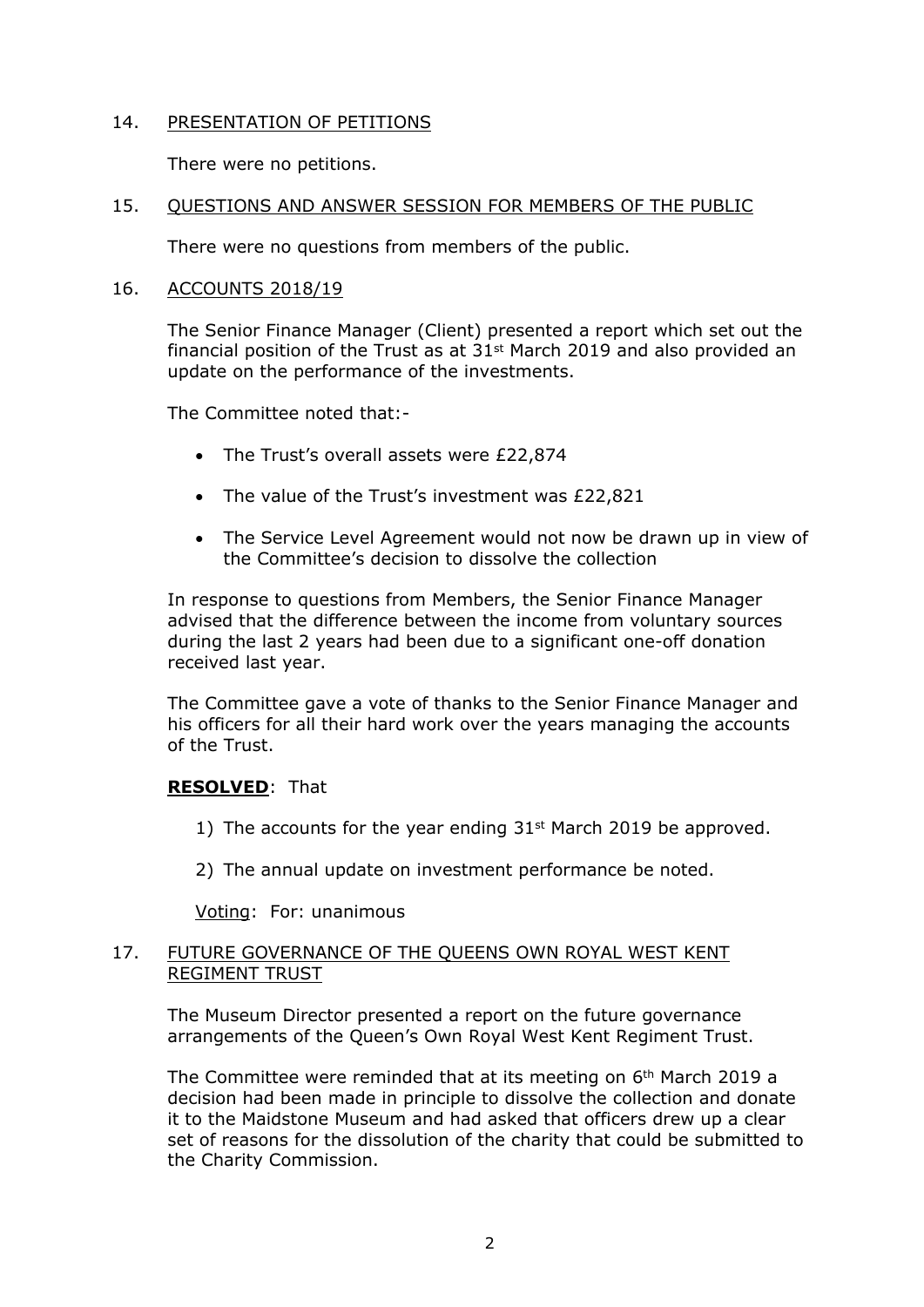The Committee was advised that one of the conditions of dissolution was that the Charity's endowment should be spent on furthering the objectives of the Trust and the Museum's Director suggested that the following projects were pursued:-

- Conservation of 3 Sikh Colours at a cost of between £5,600-£6,300 plus VAT.
- Conservation of French Tricolour at a cost of between £7,500- £8,420 plus VAT.
- Digital presentation of Kohima and Malaya Oral Histories on website and/or digital kiosks already in the gallery at a cost of approximately £6,000.
- Any left-over funds would be used to purchase conservation and storage materials for the on-going care of and access to the collection.

In response to questions from the Committee, the Officers advised that:-

- Officers had been unable to identify a representative from the Regiment
- In 2009 a project was undertaken to provide oral history cases from the last surviving members of the Regiment and it was hoped that this would come to fruition as part of the Museum's transformation plans
- The estimates for the colours were for conservation purposes, not display purposes. If the artefacts were to be displayed then there would be an additional cost.
- That the Council was already planning to put in a display of Maidstone as part of its transformation plan

## **RESOLVED**:

- 1) That the collections of the QOWKR Museum Trust be transferred in their entirety into the ownership of Maidstone Museum.
- 2) That it approves the reasons for dissolution which are:
	- a) that the regiment no longer exists
	- b) that the collection is managed and maintained by the Maidstone Museum staff
	- c) that the original purpose of the trust to preserve and publicly exhibit the collection  $-$  is redundant, as the work is now carried out by the Maidstone Museum
	- d) that the Council has committed to maintain, make publically accessible and exhibit items of the collection